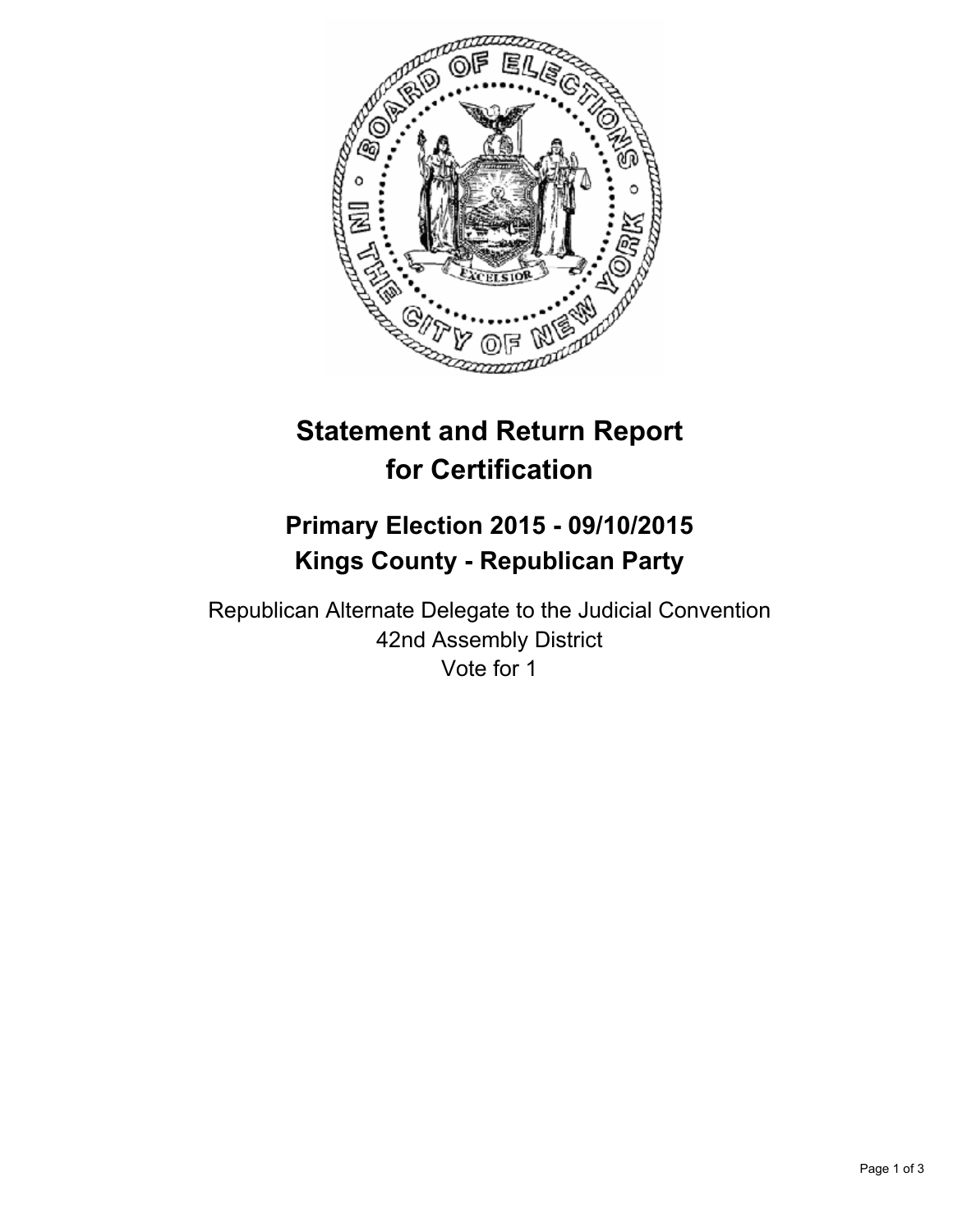

## **Assembly District 42**

| PUBLIC COUNTER                                           | 39       |
|----------------------------------------------------------|----------|
| ABSENTEE/MILITARY                                        | 4        |
| AFFIDAVIT                                                | 0        |
| <b>Total Ballots</b>                                     | 43       |
| Less - Inapplicable Federal/Special Presidential Ballots | $\Omega$ |
| <b>Total Applicable Ballots</b>                          | 43       |
| JAIME D. SANDERS                                         | 14       |
| <b>MATTHEW G. WILLIAMS</b>                               | 25       |
| UNATTRIBUTABLE WRITE-IN (WRITE-IN)                       |          |
| <b>Total Votes</b>                                       | 40       |
| Unrecorded                                               | 3        |